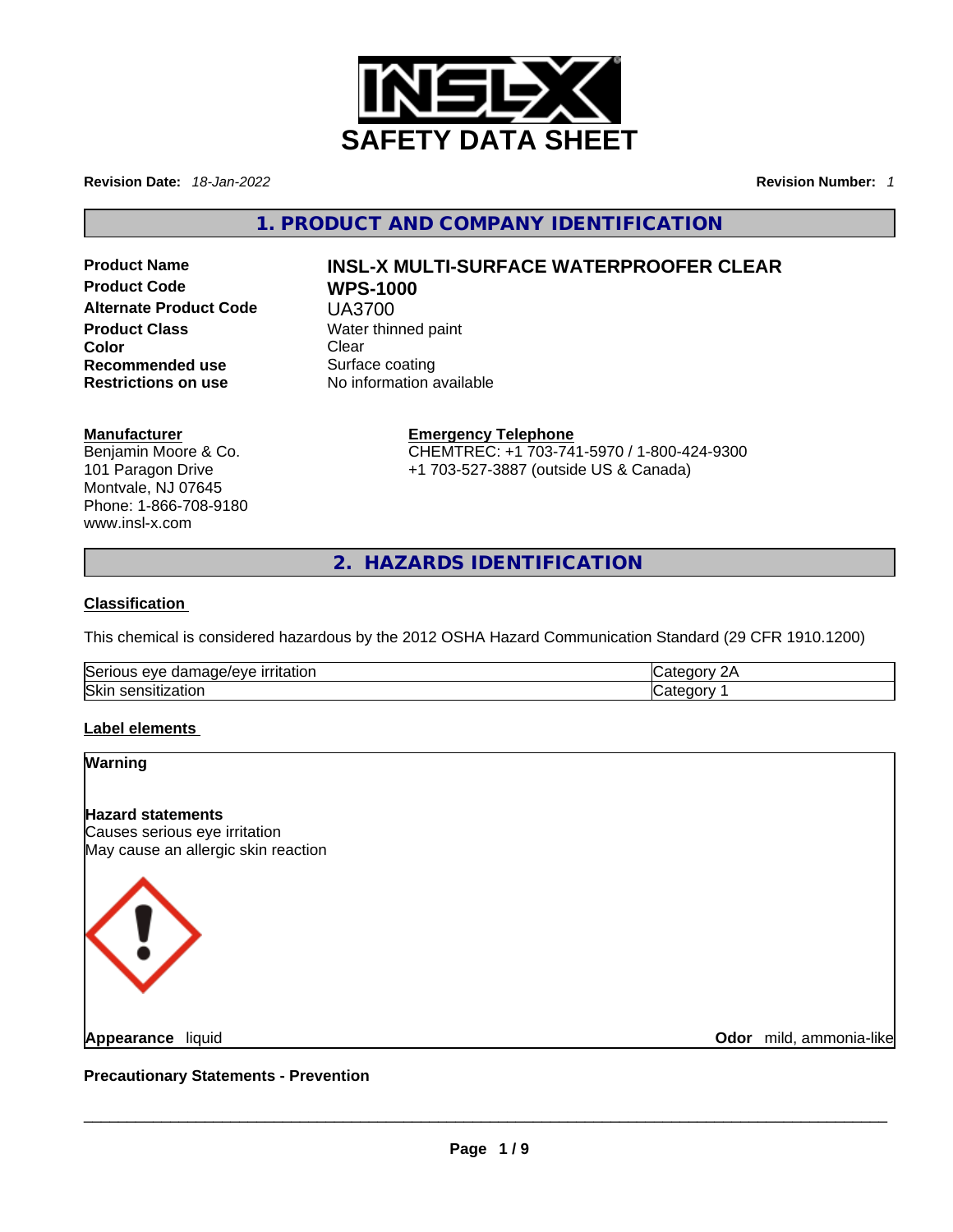Wash face, hands and any exposed skin thoroughly after handling Avoid breathing dust/fume/gas/mist/vapors/spray Contaminated work clothing should not be allowed out of the workplace Wear protective gloves/protective clothing/eye protection/face protection

### **Eyes**

IF IN EYES: Rinse cautiously with water for several minutes. Remove contact lenses, if present and easy to do. Continue rinsing

If eye irritation persists: Get medical advice/attention **Skin**

IF ON SKIN: Wash with plenty of soap and water If skin irritation or rash occurs: Get medical advice/attention Wash contaminated clothing before reuse

#### **Precautionary Statements - Disposal**

Dispose of contents/container to an approved waste disposal plant

#### **Hazards not otherwise classified (HNOC)**

Not applicable

#### **Other information**

No information available

# **3. COMPOSITION INFORMATION ON COMPONENTS**

| <b>Chemical name</b>          | CAS No.    | Weight-%  |
|-------------------------------|------------|-----------|
| Tridecanolethoylate, branched | 69011-36-5 | $0.5 -$   |
| Centrimonium chloride         | 112-02-7   | 0.1 - 0.5 |
| 3-aminopropyltriethoxy silane | 919-30-2   | 0.1 - 0.5 |

# **4. FIRST AID MEASURES**

| <b>General Advice</b>                            | No hazards which require special first aid measures.                                                     |
|--------------------------------------------------|----------------------------------------------------------------------------------------------------------|
| <b>Eye Contact</b>                               | Rinse thoroughly with plenty of water for at least 15 minutes and consult a<br>physician.                |
| <b>Skin Contact</b>                              | Wash off immediately with soap and plenty of water while removing all<br>contaminated clothes and shoes. |
| <b>Inhalation</b>                                | Move to fresh air. If symptoms persist, call a physician.                                                |
| Ingestion                                        | Clean mouth with water and afterwards drink plenty of water. Consult a physician<br>if necessary.        |
| <b>Most Important</b><br><b>Symptoms/Effects</b> | None known.                                                                                              |
| <b>Notes To Physician</b>                        | Treat symptomatically.                                                                                   |
|                                                  |                                                                                                          |
|                                                  |                                                                                                          |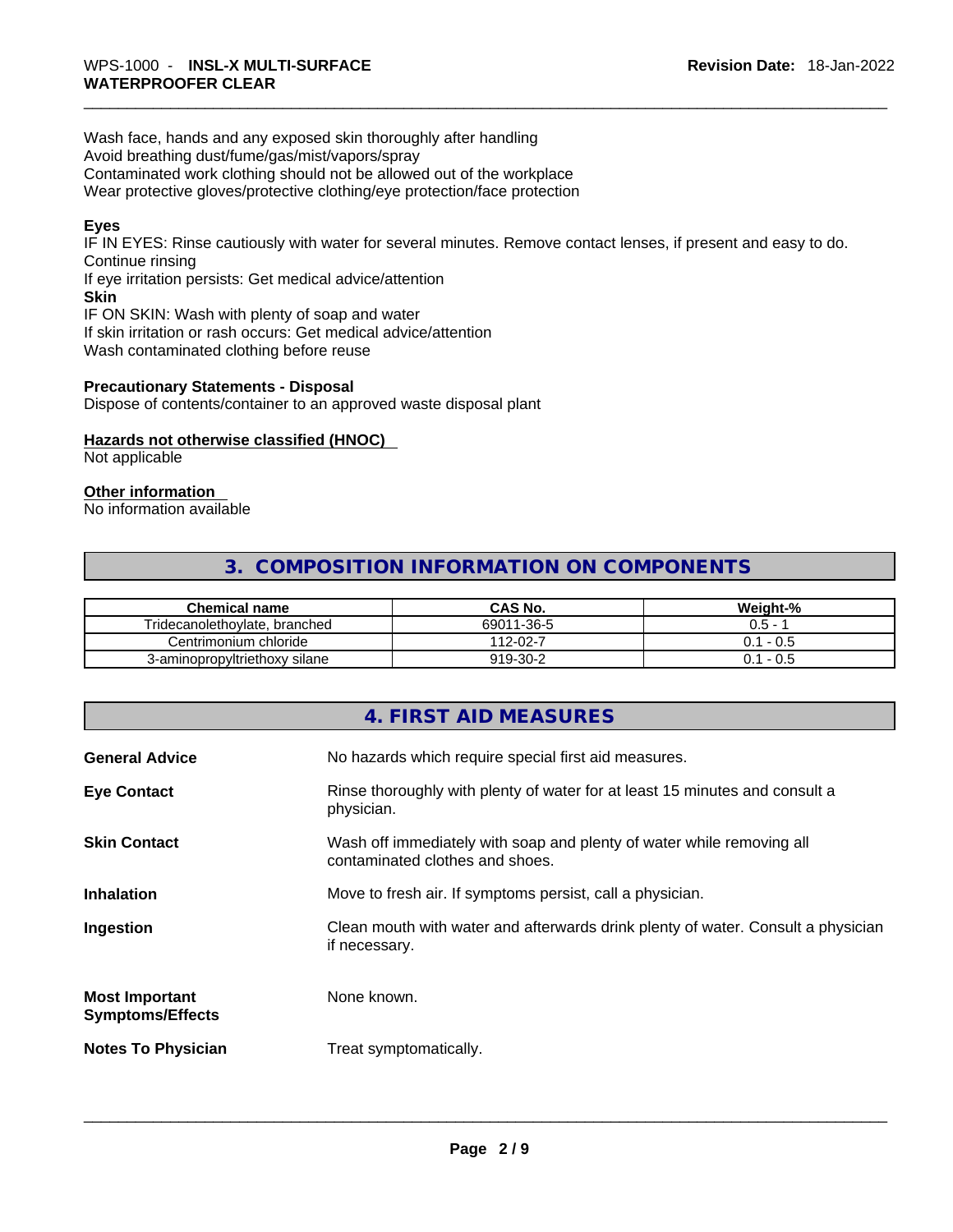# **5. FIRE-FIGHTING MEASURES**

| <b>Suitable Extinguishing Media</b>                                              | Use extinguishing measures that are appropriate to local<br>circumstances and the surrounding environment.                                   |
|----------------------------------------------------------------------------------|----------------------------------------------------------------------------------------------------------------------------------------------|
| Protective equipment and precautions for firefighters                            | As in any fire, wear self-contained breathing apparatus<br>pressure-demand, MSHA/NIOSH (approved or equivalent)<br>and full protective gear. |
| <b>Specific Hazards Arising From The Chemical</b>                                | Closed containers may rupture if exposed to fire or<br>extreme heat.                                                                         |
| Sensitivity to mechanical impact                                                 | No.                                                                                                                                          |
| Sensitivity to static discharge                                                  | No.                                                                                                                                          |
| <b>Flash Point Data</b><br>Flash point (°F)<br>Flash Point (°C)<br><b>Method</b> | Not applicable<br>Not applicable<br>Not applicable                                                                                           |
| <b>Flammability Limits In Air</b>                                                |                                                                                                                                              |
| Lower flammability limit:<br><b>Upper flammability limit:</b>                    | Not applicable<br>Not applicable                                                                                                             |
| <b>NFPA</b><br>Health: 2<br><b>Flammability: 0</b>                               | <b>Instability: 0</b><br><b>Special: Not Applicable</b>                                                                                      |
| <b>NFPA Legend</b>                                                               |                                                                                                                                              |

- 0 Not Hazardous
- 1 Slightly
- 2 Moderate
- 3 High
- 4 Severe

*The ratings assigned are only suggested ratings, the contractor/employer has ultimate responsibilities for NFPA ratings where this system is used.* 

*Additional information regarding the NFPA rating system is available from the National Fire Protection Agency (NFPA) at www.nfpa.org.* 

# **6. ACCIDENTAL RELEASE MEASURES**

| <b>Personal Precautions</b>      | Avoid contact with skin, eyes and clothing. Ensure adequate ventilation.                             |  |
|----------------------------------|------------------------------------------------------------------------------------------------------|--|
| <b>Other Information</b>         | Prevent further leakage or spillage if safe to do so.                                                |  |
| <b>Environmental precautions</b> | See Section 12 for additional Ecological Information.                                                |  |
| <b>Methods for Cleaning Up</b>   | Soak up with inert absorbent material. Sweep up and shovel into suitable<br>containers for disposal. |  |
|                                  | 7. HANDLING AND STORAGE                                                                              |  |

Handling **Handling Avoid contact with skin, eyes and clothing. Avoid breathing vapors, spray mists or**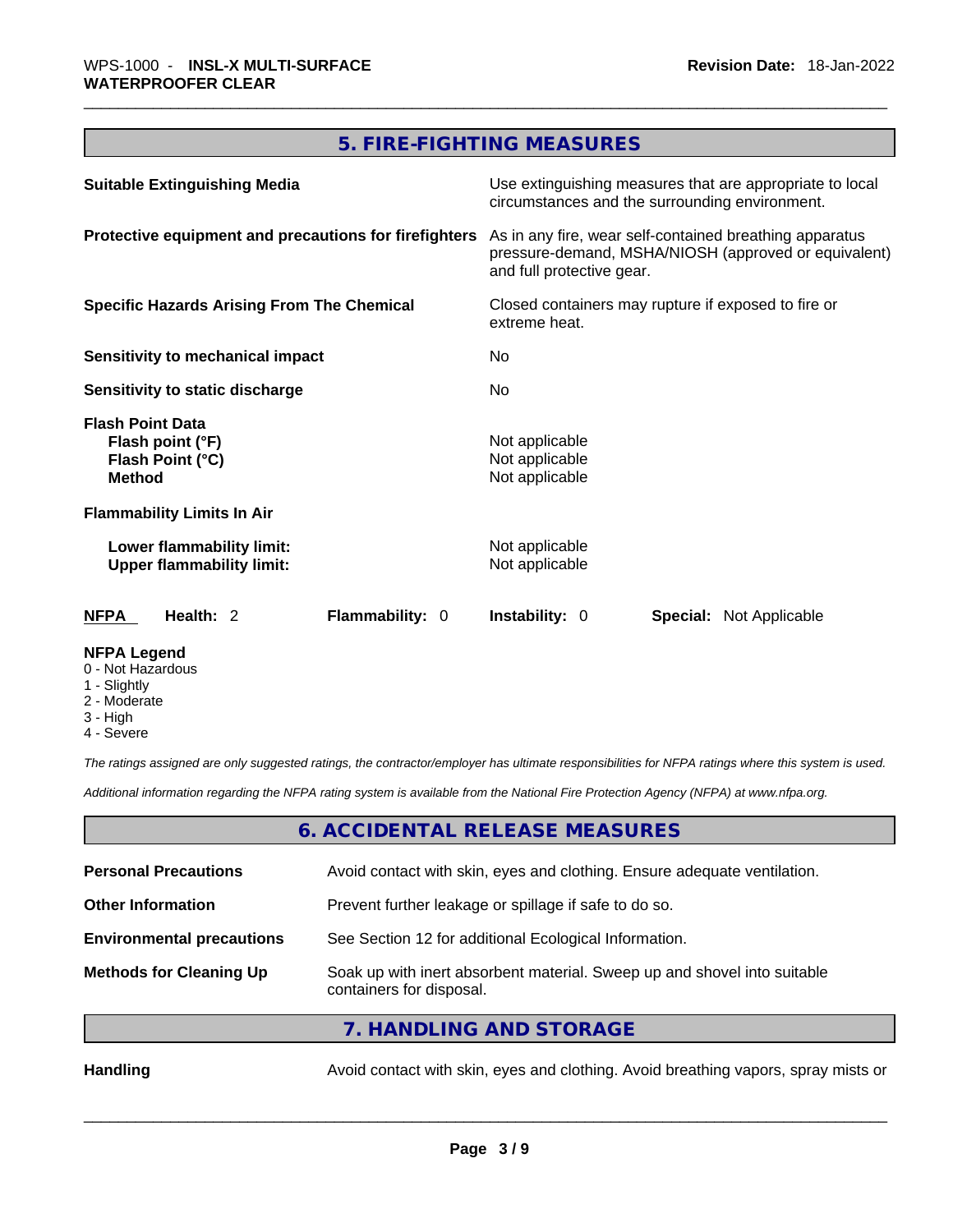sanding dust. In case of insufficient ventilation, wear suitable respiratory equipment. **8. EXPOSURE CONTROLS/PERSONAL PROTECTION**<br> **8. EXPOSURE CONTROLS/PERSONAL PROTECTION**<br> **8. EXPOSURE CONTROLS/PERSONAL PROTECTION**<br> **8. EXPOSURE CONTROLS/PERSONAL PROTECTION** 

## **Storage Storage Keep container tightly closed. Keep out of the reach of children.**

**Incompatible Materials** No information available

#### **Exposure Limits**

*No exposure limits have been established for this product.* 

#### **Legend**

ACGIH - American Conference of Governmental Industrial Hygienists Exposure Limits OSHA - Occupational Safety & Health Administration Exposure Limits N/E - Not Established

| OSHA - Occupational Safety & Health Administration Exposure Limits<br>N/E - Not Established | ACGIH - American Conference of Governmental Industrial Hygienists Exposure Limits                                                   |
|---------------------------------------------------------------------------------------------|-------------------------------------------------------------------------------------------------------------------------------------|
| <b>Engineering Measures</b>                                                                 | Ensure adequate ventilation, especially in confined areas.                                                                          |
| <b>Personal Protective Equipment</b>                                                        |                                                                                                                                     |
| <b>Eye/Face Protection</b>                                                                  | Safety glasses with side-shields. If splashes are likely to occur, wear:. Tightly<br>fitting safety goggles.                        |
| <b>Skin Protection</b>                                                                      | Protective gloves and impervious clothing.                                                                                          |
| <b>Respiratory Protection</b>                                                               | In case of insufficient ventilation wear suitable respiratory equipment.                                                            |
| <b>Hygiene Measures</b>                                                                     | Avoid contact with skin, eyes and clothing. Remove and wash contaminated<br>clothing before re-use. Wash thoroughly after handling. |
|                                                                                             | 9. PHYSICAL AND CHEMICAL PROPERTIES                                                                                                 |
| Appearance<br>Odor<br><b>Odor Threshold</b>                                                 | liquid<br>mild ammonia-like<br>No information available                                                                             |

| Appearance                 | liquid                   |
|----------------------------|--------------------------|
| Odor                       | mild ammonia-like        |
| <b>Odor Threshold</b>      | No information available |
| Density (Ibs/gal)          | $8.2 - 8.5$              |
| <b>Specific Gravity</b>    | $0.98 - 1.02$            |
| рH                         | No information available |
| <b>Viscosity (cps)</b>     | No information available |
| Solubility(ies)            | No information available |
| <b>Water solubility</b>    | No information available |
| <b>Evaporation Rate</b>    | No information available |
| Vapor pressure             | No information available |
| Vapor density              | No information available |
| Wt. % Solids               | $1 - 5$                  |
| Vol. % Solids              | $1 - 5$                  |
| Wt. % Volatiles            | $95 - 100$               |
| Vol. % Volatiles           | $95 - 100$               |
| VOC Regulatory Limit (g/L) | < 100                    |
| <b>Boiling Point (°F)</b>  | 212                      |
| <b>Boiling Point (°C)</b>  | 100                      |
| Freezing point (°F)        | 32                       |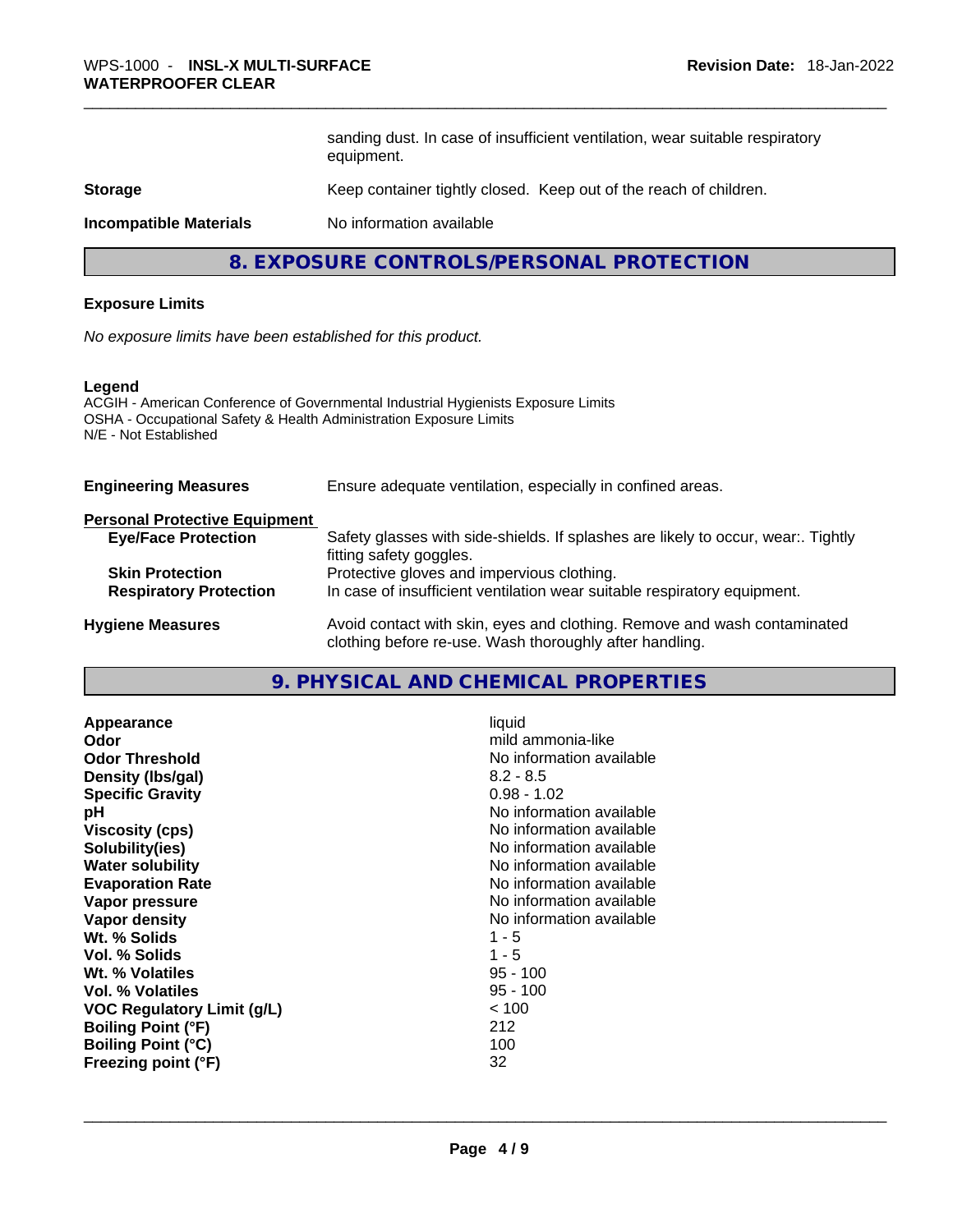**Freezing Point (°C)**<br> **Flash point (°F)**<br> **Flash point (°F)**<br> **Point (°F)**<br> **Point (°F)**<br> **Point (°F)**<br> **Point (°F)**<br> **Point (°F) Flash point (°F)**<br> **Flash Point (°C)**<br> **Flash Point (°C)**<br> **Not** applicable **Flash Point (°C)**<br>Method **Flammability (solid, gas)** Not applicable Upper flammability limit:<br>
Not applicable Not applicable **Upper flammability limit:**<br> **Lower flammability limit:**<br>
Not applicable<br>
Not applicable **Lower flammability limit:**<br> **Autoianition Temperature (°F)**<br>
Mo information available **Autoignition Temperature (°F)**<br> **Autoignition Temperature (°C)** No information available Autoignition Temperature (°C)<br>
Decomposition Temperature (°F)<br>
No information available **Decomposition Temperature (°F) Decomposition Temperature (°C)** No information available

**Not applicable No information available** 

# **10. STABILITY AND REACTIVITY**

| <b>Reactivity</b>                       | Not Applicable                           |
|-----------------------------------------|------------------------------------------|
| <b>Chemical Stability</b>               | Stable under normal conditions.          |
| <b>Conditions to avoid</b>              | Prevent from freezing.                   |
| <b>Incompatible Materials</b>           | No materials to be especially mentioned. |
| <b>Hazardous Decomposition Products</b> | None under normal use.                   |
| Possibility of hazardous reactions      | None under normal conditions of use.     |

# **11. TOXICOLOGICAL INFORMATION**

| <b>Product Information</b>                                       |                                                                                                                                                                                              |
|------------------------------------------------------------------|----------------------------------------------------------------------------------------------------------------------------------------------------------------------------------------------|
| Information on likely routes of exposure                         |                                                                                                                                                                                              |
| <b>Principal Routes of Exposure</b>                              | Eye contact, skin contact and inhalation.                                                                                                                                                    |
| <b>Acute Toxicity</b>                                            |                                                                                                                                                                                              |
| <b>Product Information</b>                                       | No information available                                                                                                                                                                     |
|                                                                  | Symptoms related to the physical, chemical and toxicological characteristics                                                                                                                 |
| <b>Symptoms</b>                                                  | No information available                                                                                                                                                                     |
|                                                                  | Delayed and immediate effects as well as chronic effects from short and long-term exposure                                                                                                   |
| Eye contact<br><b>Skin contact</b><br><b>Inhalation</b>          | Causes serious eye irritation.<br>Prolonged or repeated contact may dry skin and cause irritation. May cause<br>sensitization by skin contact.<br>May cause irritation of respiratory tract. |
| Ingestion<br><b>Sensitization</b><br><b>Neurological Effects</b> | Ingestion may cause gastrointestinal irritation, nausea, vomiting and diarrhea.<br>May cause sensitization of susceptible persons<br>No information available.                               |
|                                                                  |                                                                                                                                                                                              |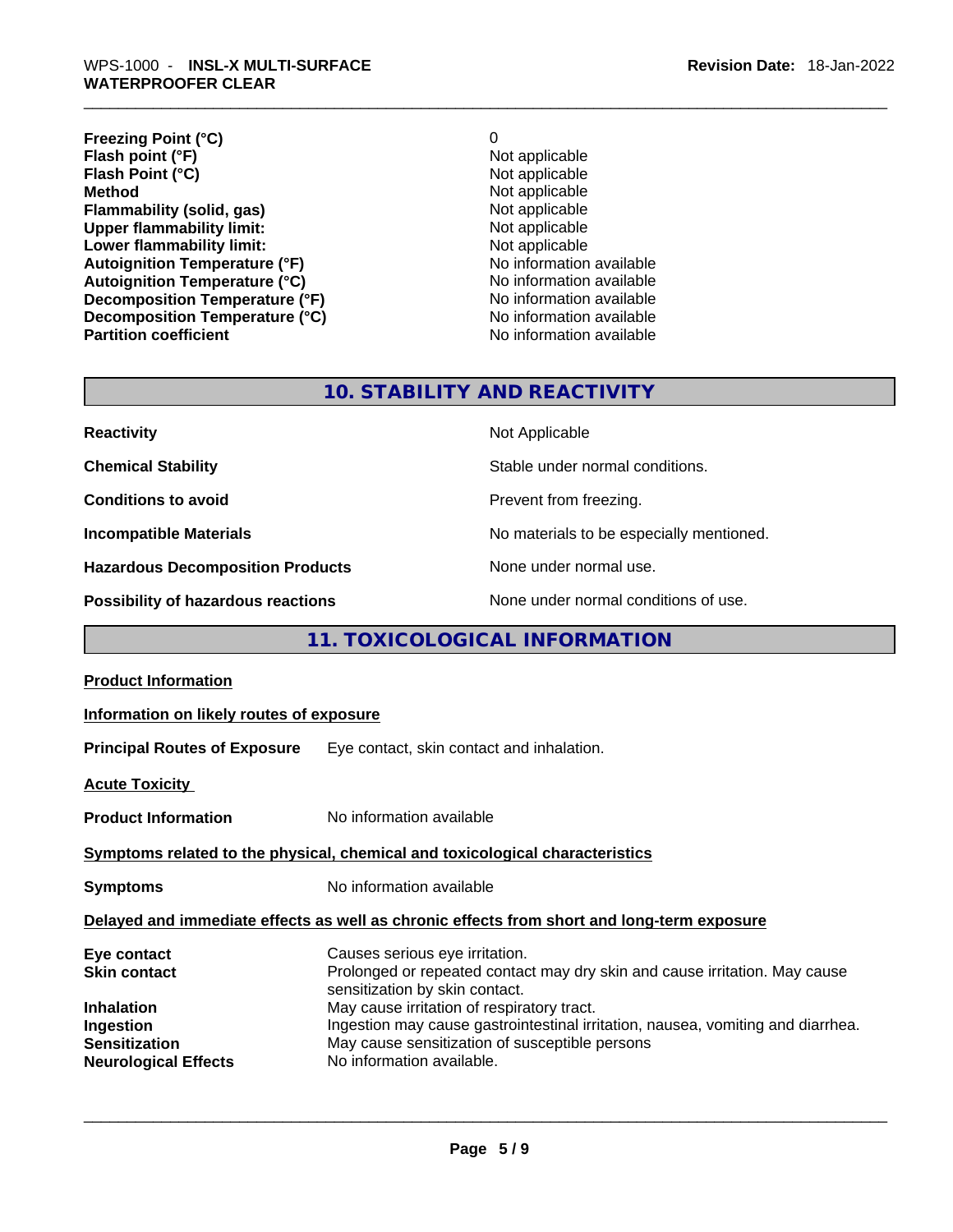| <b>Mutagenic Effects</b>        | No information available. |
|---------------------------------|---------------------------|
| <b>Reproductive Effects</b>     | No information available. |
| <b>Developmental Effects</b>    | No information available. |
| <b>Target organ effects</b>     | No information available. |
| <b>STOT - single exposure</b>   | No information available. |
| <b>STOT - repeated exposure</b> | No information available. |
| Other adverse effects           | No information available. |
| <b>Aspiration Hazard</b>        | No information available  |

**Numerical measures of toxicity**

#### **The following values are calculated based on chapter 3.1 of the GHS document**

**ATEmix (oral)** 50000 mg/kg

#### **Component Information**

| Chemical name                               | Oral LD50            | Dermal LD50                                    | Inhalation LC50        |
|---------------------------------------------|----------------------|------------------------------------------------|------------------------|
| Tridecanolethoylate, branched<br>69011-36-5 | $>$ 2000 mg/kg (Rat) | = 5960 mg/kg (Rabbit)                          | $> 1.6$ mg/L (Rat) 4 h |
| Centrimonium chloride<br>$112 - 02 - 7$     | $= 410$ mg/kg (Rat)  | $= 4300$ mg/kg (Rabbit)                        |                        |
| 3-aminopropyltriethoxy silane<br>919-30-2   | $= 1780$ mg/kg (Rat) | = 4290 mg/kg ( Rabbit ) = 4 mL/kg  <br>Rabbit) | > 7.35 mg/L (Rat) 4 h  |

#### **Chronic Toxicity**

#### **Carcinogenicity**

*There are no known carcinogenic chemicals in this product above reportable levels.* 

**12. ECOLOGICAL INFORMATION** 

#### **Ecotoxicity Effects**

The environmental impact of this product has not been fully investigated.

#### **Product Information**

#### **Acute Toxicity to Fish**

No information available

#### **Acute Toxicity to Aquatic Invertebrates**

No information available

#### **Acute Toxicity to Aquatic Plants**

No information available

#### **Persistence / Degradability**

No information available.

#### **Bioaccumulation**

# No information available. \_\_\_\_\_\_\_\_\_\_\_\_\_\_\_\_\_\_\_\_\_\_\_\_\_\_\_\_\_\_\_\_\_\_\_\_\_\_\_\_\_\_\_\_\_\_\_\_\_\_\_\_\_\_\_\_\_\_\_\_\_\_\_\_\_\_\_\_\_\_\_\_\_\_\_\_\_\_\_\_\_\_\_\_\_\_\_\_\_\_\_\_\_ **Mobility in Environmental Media**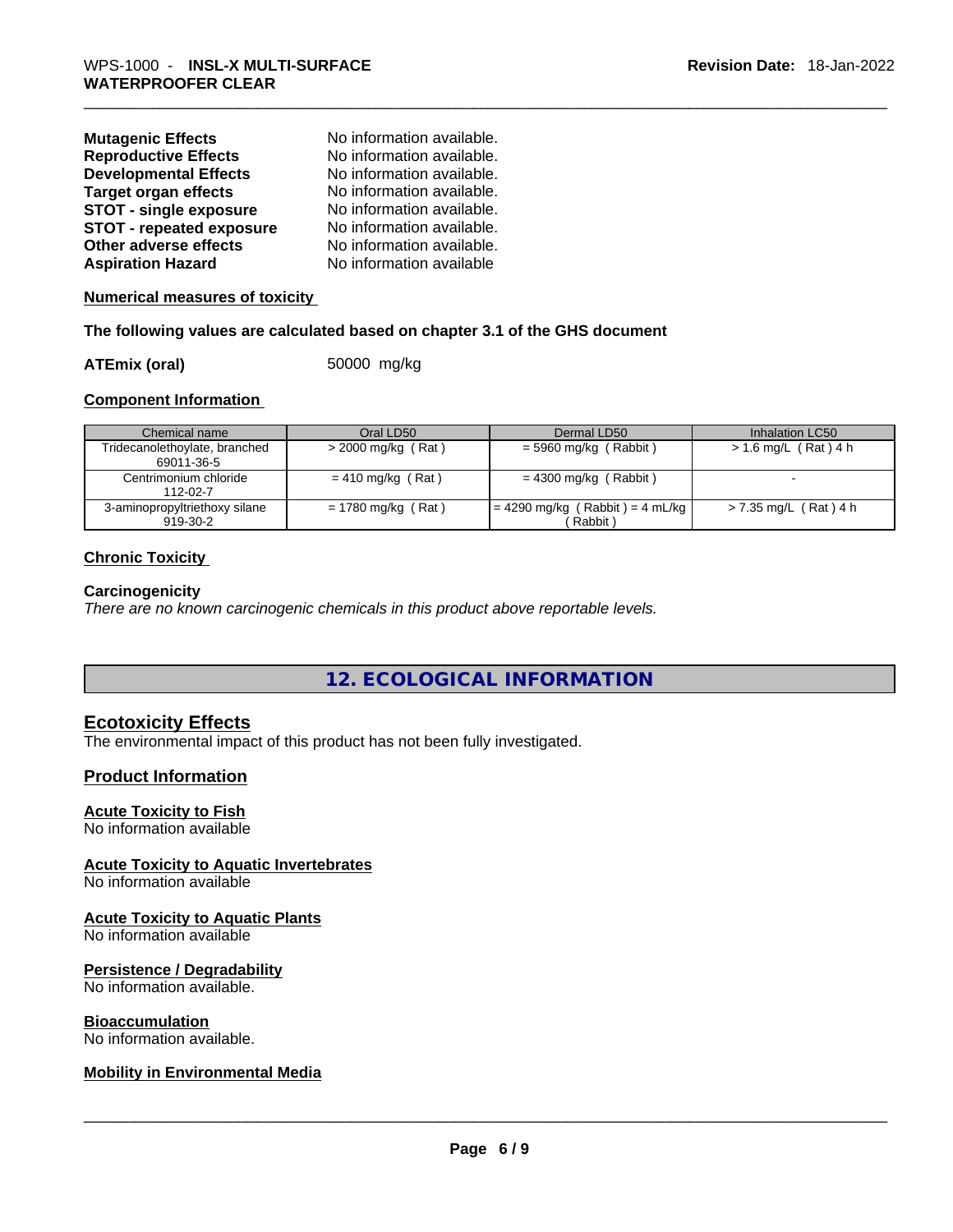No information available.

#### **Ozone**

No information available

#### **Component Information**

#### **Acute Toxicity to Fish**

No information available

#### **Acute Toxicity to Aquatic Invertebrates**

No information available

#### **Acute Toxicity to Aquatic Plants**

No information available

|                                                                                                                                                                            | 13. DISPOSAL CONSIDERATIONS                                                                                                                                                                                               |
|----------------------------------------------------------------------------------------------------------------------------------------------------------------------------|---------------------------------------------------------------------------------------------------------------------------------------------------------------------------------------------------------------------------|
| <b>Waste Disposal Method</b>                                                                                                                                               | Dispose of in accordance with federal, state, and local regulations. Local<br>requirements may vary, consult your sanitation department or state-designated<br>environmental protection agency for more disposal options. |
|                                                                                                                                                                            | 14. TRANSPORT INFORMATION                                                                                                                                                                                                 |
| <b>DOT</b>                                                                                                                                                                 | Not regulated                                                                                                                                                                                                             |
| <b>ICAO/IATA</b>                                                                                                                                                           | Not regulated                                                                                                                                                                                                             |
| <b>IMDG/IMO</b>                                                                                                                                                            | Not regulated                                                                                                                                                                                                             |
|                                                                                                                                                                            | <b>15. REGULATORY INFORMATION</b>                                                                                                                                                                                         |
| <b>International Inventories</b>                                                                                                                                           |                                                                                                                                                                                                                           |
| <b>TSCA: United States</b><br><b>DSL: Canada</b>                                                                                                                           | Yes - All components are listed or exempt.<br>Yes - All components are listed or exempt.                                                                                                                                  |
| <b>Federal Regulations</b>                                                                                                                                                 |                                                                                                                                                                                                                           |
| SARA 311/312 hazardous categorization<br>Acute health hazard<br><b>Chronic Health Hazard</b><br>Fire hazard<br>Sudden release of pressure hazard<br><b>Reactive Hazard</b> | Yes<br>No.<br>No.<br>No<br>No                                                                                                                                                                                             |

#### **SARA 313**

Section 313 of Title III of the Superfund Amendments and Reauthorization Act of 1986 (SARA). This product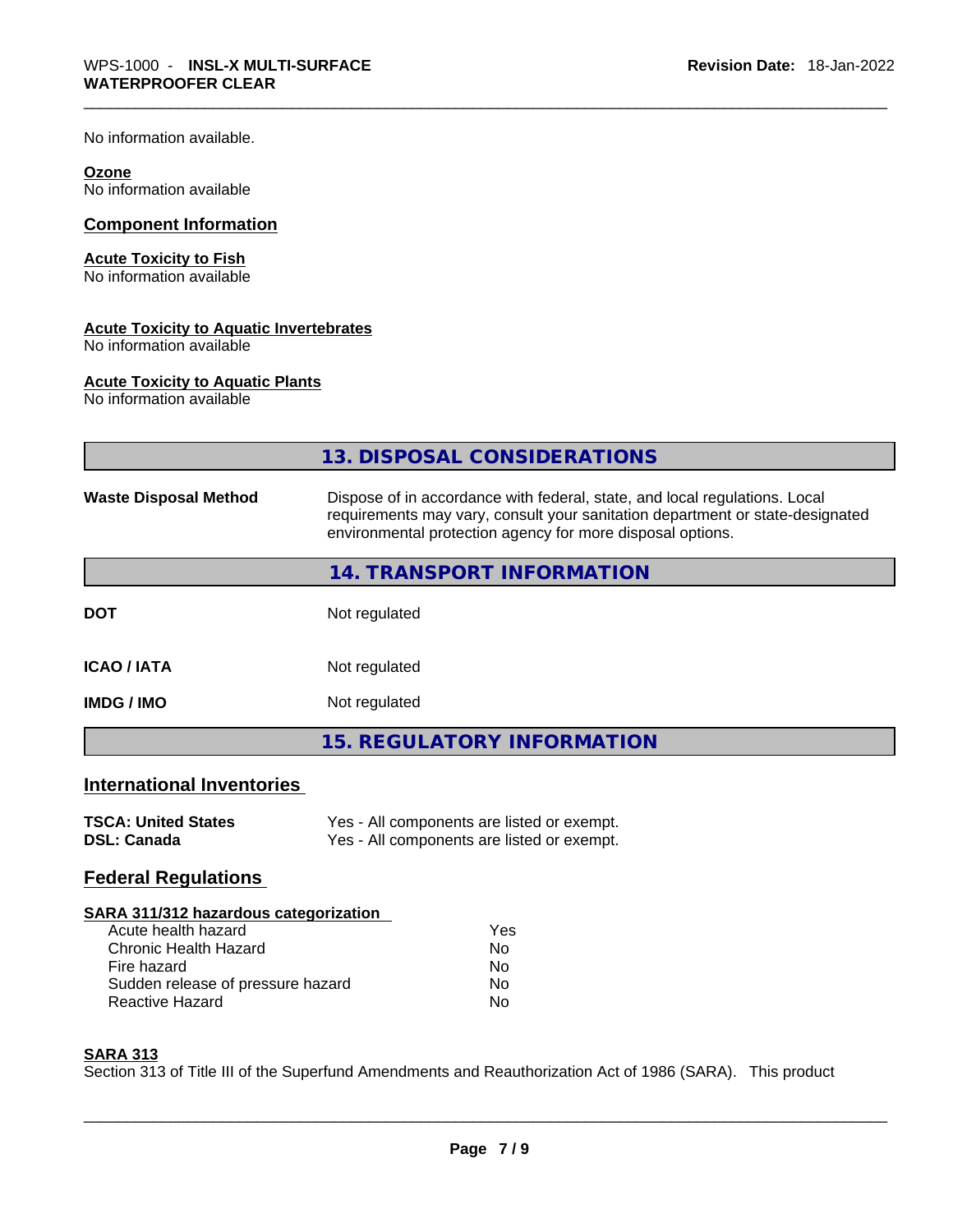contains a chemical or chemicals which are subject to the reporting requirements of the Act and Title 40 of the Code of Federal Regulations, Part 372:

*None*

#### **Clean Air Act,Section 112 Hazardous Air Pollutants (HAPs) (see 40 CFR 61)**

This product contains the following HAPs:

*None*

# **US State Regulations**

#### **California Proposition 65**

WARNING: This product can expose you to chemicals including Toluene, which are known to the State of California to cause birth defects or other reproductive harm. For more information go to www.P65Warnings.ca.gov.

#### **State Right-to-Know**

| ``hemi⊾<br>.<br>панк<br>--- | M<br> | —w JArec<br>New | нс |
|-----------------------------|-------|-----------------|----|
| oluene                      |       |                 |    |

#### **Legend**

X - Listed

| <b>16. OTHER INFORMATION</b>                                                                                                                          |                                                    |                                                                            |                      |                                                                                                                                                                                                                                                                                                |  |  |
|-------------------------------------------------------------------------------------------------------------------------------------------------------|----------------------------------------------------|----------------------------------------------------------------------------|----------------------|------------------------------------------------------------------------------------------------------------------------------------------------------------------------------------------------------------------------------------------------------------------------------------------------|--|--|
| HMIS -                                                                                                                                                | Health: $2$                                        | <b>Flammability: 0</b>                                                     | <b>Reactivity: 0</b> | $PPE: -$                                                                                                                                                                                                                                                                                       |  |  |
| <b>HMIS Legend</b><br>0 - Minimal Hazard<br>1 - Slight Hazard<br>2 - Moderate Hazard<br>3 - Serious Hazard<br>4 - Severe Hazard<br>* - Chronic Hazard | present under the actual normal conditions of use. | X - Consult your supervisor or S.O.P. for "Special" handling instructions. |                      | Note: The PPE rating has intentionally been left blank. Choose appropriate PPE that will protect employees from the hazards the material will                                                                                                                                                  |  |  |
|                                                                                                                                                       |                                                    |                                                                            |                      | Caution: HMIS® ratings are based on a 0-4 rating scale, with 0 representing minimal hazards or risks, and 4 representing significant hazards or<br>risks. Although HMIS® ratings are not required on MSDSs under 29 CFR 1910.1200, the preparer, has chosen to provide them. HMIS® ratings are |  |  |

 **WARNING!** If you scrape, sand, or remove old paint, you may release lead dust. LEAD IS TOXIC. EXPOSURE TO LEAD DUST CAN CAUSE SERIOUS ILLNESS, SUCH AS BRAIN DAMAGE, ESPECIALLY IN CHILDREN. PREGNANT WOMEN SHOULD ALSO AVOID EXPOSURE.Wear a NIOSH approved respirator to control lead

*to be used only in conjunction with a fully implemented HMISÒ program by workers who have received appropriate HMISÒ training. HMISÒ is a* 

*registered trade and service mark of the NPCA. HMISÒ materials may be purchased exclusively from J. J. Keller (800) 327-6868.*